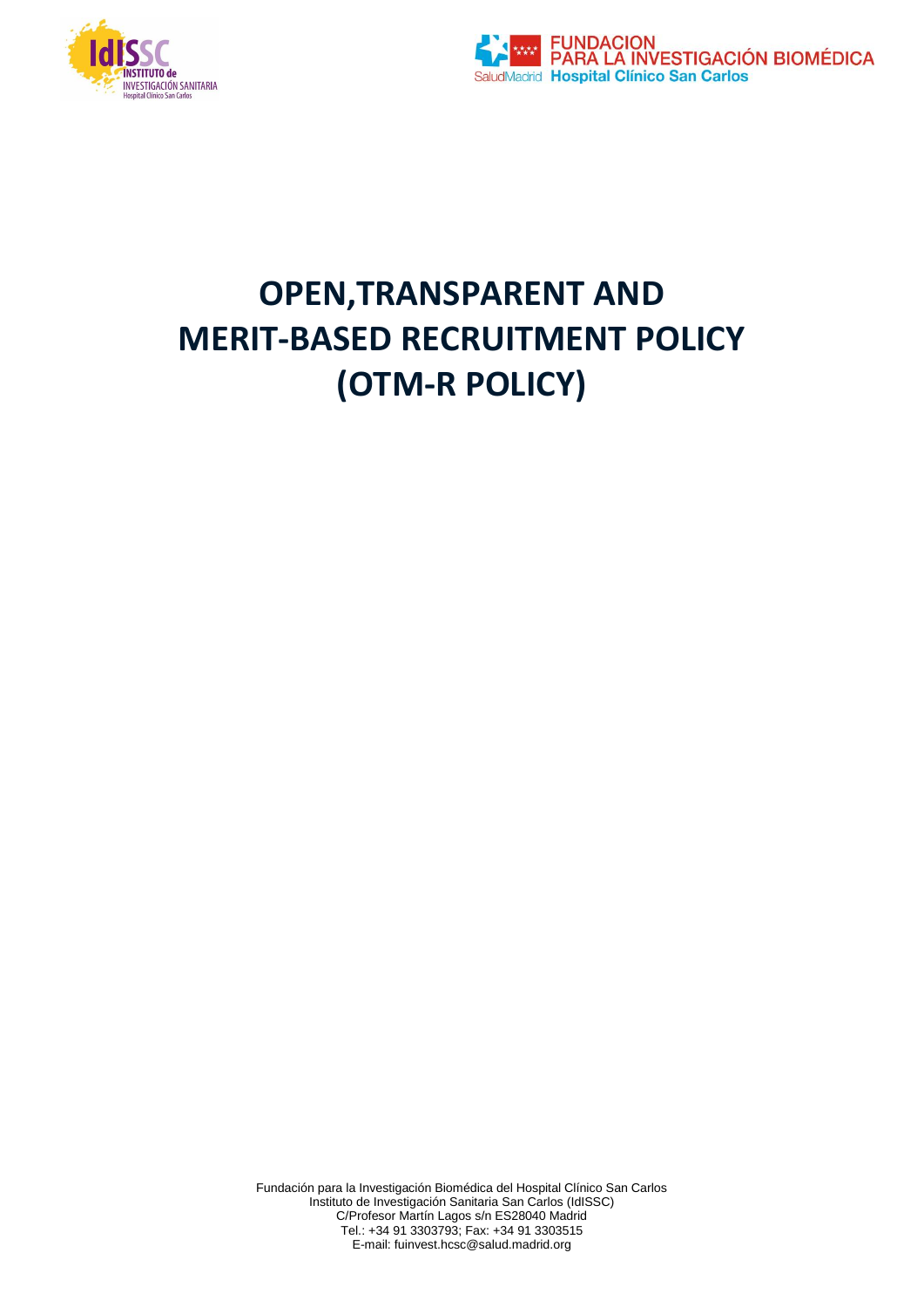



#### **Introduction**

The **Health Research Institute of the Hospital Clínico San Carlos**, IdISSC, integrates and coordinates translational biomedical research to improve the people's health. As a Health Research Institute, IdISSC fulfills its mission of promoting and supporting biomedical research and innovation activities conducted by our research groups. Our Institute contributes to the body of knowledge in the field of clinical practice and healthcare by fostering basic, clinical and translational research projects, innovation, training and acknowledgement of healthcare professionals. IdISSC strives to attain excellence in the field of international scientific research. We support the creation of research networks, promote innovation and technological development, and foster clinical outcome assessment premised on sustainable research and gender equality.

The Health Research Foundation of San Carlos Hospital (FIB HCSC), as the research management structure of IdISSC, is the entity committed to achieve the Human Resources Strategy for Research (HRS4R) accreditation. This award, given by the European Commission in 2018, highlights the commitment of the institution to implement an **Open, Transparent and Merit-based Recruitment of Researchers (OTM-R) policy.** 

In order to ensure that the best person for the job is recruited, to guarantee equal opportunities and access for all, and to make research careers more attractive, the following staff selection processes are carried out:

#### **1. Advertising and application phase**

All selection processes are carried out through a public call on the IdISSC website (<http://www.idissc.org/unete-a-nosotros.php>) and through an online application system for candidates. When the selection process pertains to an international project, the job advertisement is published also in the EURAXESS website to ensure our research vacancies reach a wider audience. When needed, we use other job advertising websites (for example the employment website Madrid+d and Official Medical College websites) and e-tools (dissemination through the Institute's social networks).

The job advertisement and the description of requirements is as concise as possible, and includes the following information:

- Job description;
- Requirements for the position (Research Field/ Career Stage);
- The 'required' and 'desirable' competencies;
- The selection criteria (with their respective 'weight'). Since May 2020, IdISSC considers mobility as a favorable condition in the recruitment procedure to attract researchers from abroad;
- Professional status (PhD investigator/ Bachelor's degree/ Technician/ Administrative/ Other);
- Duration of the contract;
- Planned starting date;
- Salary per month;
- Reference to the institution's OTM-R policy